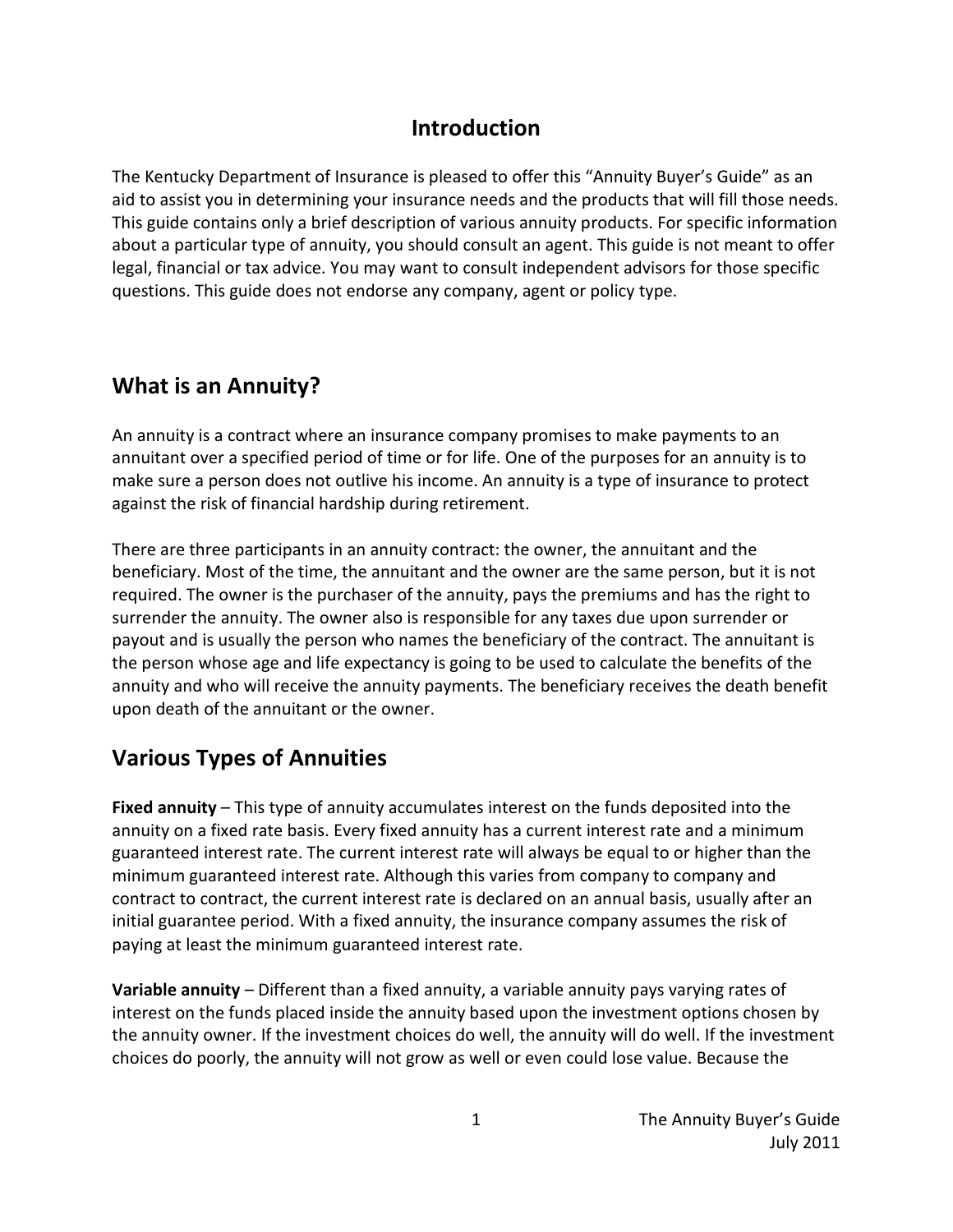growth of a variable annuity is not guaranteed by the insurance company, the contract holder assumes the risk.

Immediate annuity – This type of annuity begins paying a benefit very soon, usually within 30 days to one year after it is purchased, and usually requires a lump sum payment.

**Indexed annuity** – This is a fairly new product in the annuity market. Indexed annuities pay an interest rate that is tied to the performance of a common or well-known index such as the S&P 500, the Russell 1000 or the S&P 100. The growth of an indexed annuity is based upon the participation rate of the index it is tied to. For example, if an indexed annuity has a defined participation rate of 70 percent and the index it follows goes up by 10 percent, the annuity's accumulation value will increase by 7 percent (10 percent increase times the 70 percent participation rate). On the downside, most indexed annuities specify a "floor" that the annuity growth rate cannot go below or offer a minimum interest rate. Typically this minimum rate is 1 percent to 3 percent.

# **Things Common to all Annuities**

There are two distinct phases to an annuity - the accumulation phase and the payout phase. The accumulation phase is the first phase where all the premiums are paid into the annuity and the money grows tax-deferred. The second phase is the payout phase, which is when the annuity actually starts to pay the benefits to the annuitant. There are several payout options; a few of these options will be discussed in the following section. Make sure your agent goes over each option with you thoroughly so that you choose the one most appropriate for your needs. It is very important to understand that once a payout option is chosen and you start receiving payments, that option cannot be changed.

#### **Examples of Payout Options (Settlement Options)**

- Life income (no refund) Pays an income as long as the annuitant is alive. Payments stop when the annuitant dies.
- Life income with period certain (10, 15 or 20 years) Pays an income as long as the annuitant is alive. If the annuitant dies before the period certain has expired, payments are made to the beneficiary for the balance of the period.
- Life income with installments (refund) This option provides a monthly annuity payment during the lifetime of the annuitant with a guarantee that payments will be made for a certain number of months (not necessarily for the annuitant's full lifetime). The number of months is determined by dividing the accumulated amount of the annuity by the amount of the first monthly annuity payment. Only the number of months is guaranteed so there is no guarantee of a full refund.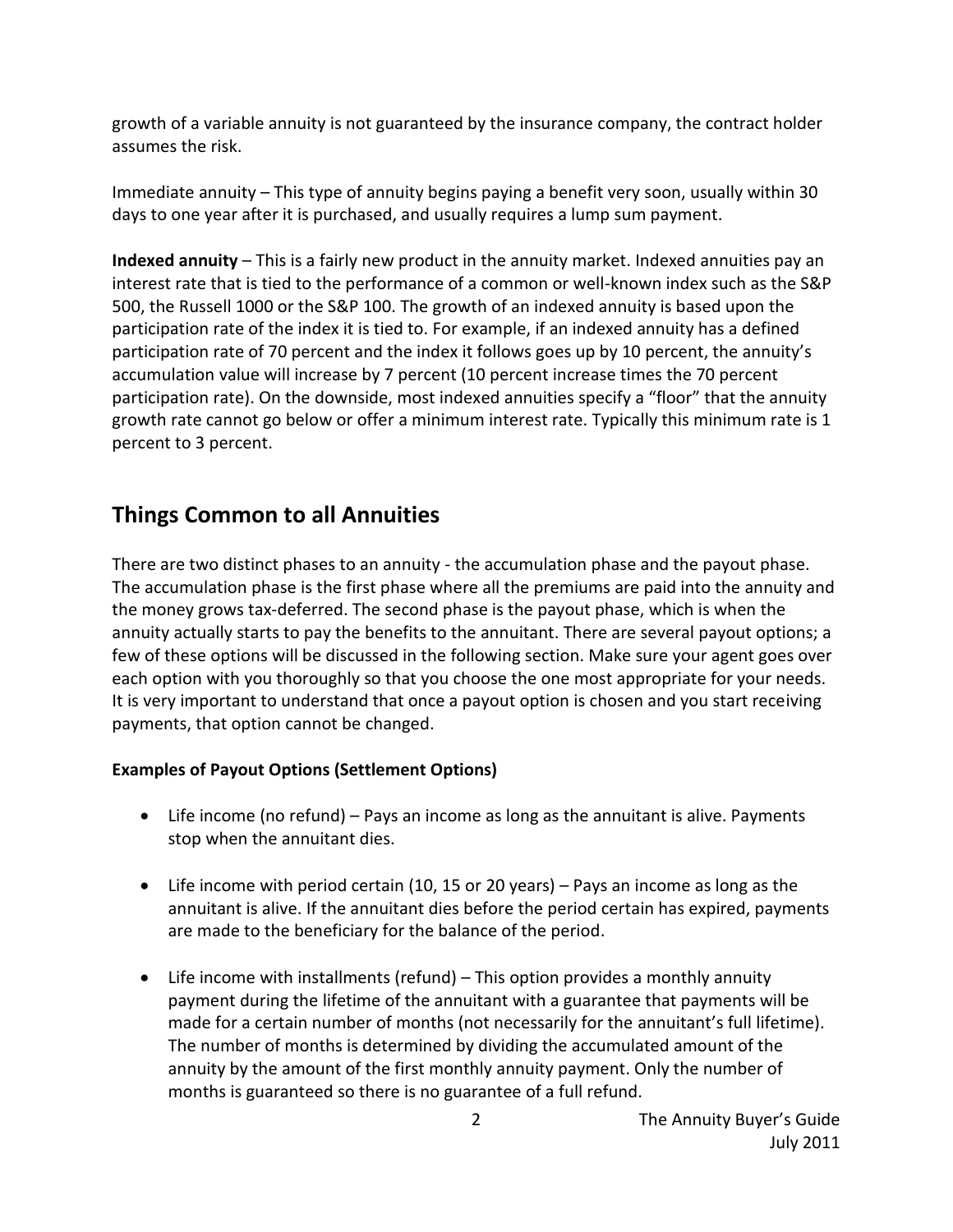#### **The following payout options assume there are two individuals that will be receiving benefits from the annuity.**

- Joint and full to survivor (no refund) This option pays an income as long as one or more annuitant is living. Payments stop when both annuitants are deceased.
- Joint and 2/3 to survivor (no refund) This option pays an income while both annuitants are alive. When one dies, 2/3 income payments continue during the survivor's lifetime. Payments stop when the second annuitant dies.
- Joint and full to survivor with period certain (10, 15 or 20 years) Pays an income while at least one annuitant is alive. If both annuitants die before the specified period expires, payments of the balance of the period certain continue to the beneficiary.
- Joint and full to survivor with installments (refund) This option pays a monthly payment during the lifetime of the annuitant with a guarantee that payments will be made for a certain number of months. The number of months is determined by dividing the accumulated amount of the annuity by the amount of the first monthly annuity payment. Only the number of months is guaranteed so there is no guarantee of a full refund.
- Joint and 2/3 to survivor with period certain (10, 15 or 20 years) Pays an income while both annuitants are living. When one dies, 2/3 of the income payment continues during the survivor's lifetime. If the second annuitant dies before the period certain expires, the 2/3 payment amount continues to the beneficiary for the balance of the period.

# **Guaranteed Living Benefits**

Guaranteed living benefits may be found as a provision in an annuity contract or added by rider endorsement or amendment to an annuity contract. There are 3 different types and can be very complicated. One important thing to consider is whether or not the particular contract you are considering purchasing allows these benefits to be assignable or not. Be sure to read your contract carefully before purchasing. These different guarantees provide a downside protection to an annuity contract. They are tools to aid in the management of risk by transferring different risks from the buyer to the insurer. There are different types of guarantees defined as follows:

1. **Guaranteed Minimum Withdrawal Benefits (GMWB)** – guarantees the return of at least the owner's investment, or that investment plus an interest component (the benefit base) through periodic partial withdrawals of a certain percent or less of the benefit base, even if the annuity cash value falls to zero. There is usually no waiting period.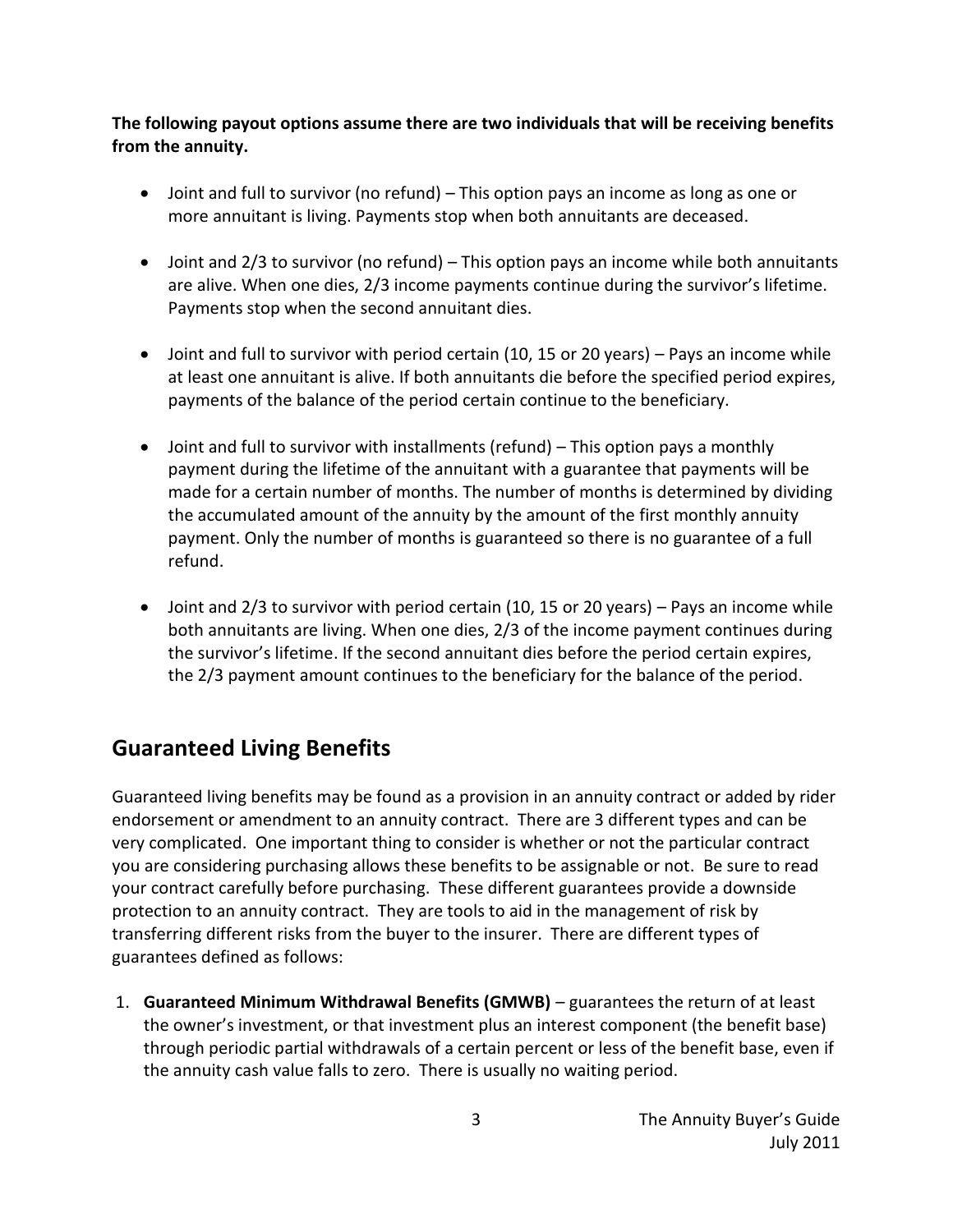- 2. **Guaranteed Minimum Income Benefit (GMIB)** guarantees that, regardless of actual policy performance, the buyer is assured a certain minimum future income, but only in the form of a regular annuity payout. It does not guarantee a lump sum.
- 3. **Guaranteed Minimum Accumulation Benefit (GMAB)** unlike the other guarantees the GMAB guarantees a minimum lunp sum at the end.

# **Will You be Penalized if You Withdraw Money From Your Annuity?**

In most cases "Yes." However, some annuities have a provision that permits you to withdraw a certain amount each year, usually 10 percent of the annuity value, without having to pay a surrender charge. Please remember, even though you may not have to pay a surrender charge, there may be taxes to be paid on some or all of the money you withdraw. It is recommended that you consult a tax advisor or your annuity insurance company regarding the tax consequences before you make the withdrawal.

# **Important Things to Consider**

1. Review your own insurance needs and circumstances. Choose the kind of contract that has benefits that most closely fit your needs. Ask an agent or company to help you.

2. Be sure that you can handle the premium payments. Ask about any possible increases in premium amounts and what may cause an increase.

3. Don't sign an application until you review it carefully to be sure all the answers are complete and accurate.

4. Don't drop one contract and buy another without a thorough study of the new contract and the one you have now. Replacing your insurance may be costly.

5. Read your policy carefully. Ask your agent or company about anything that is not clear to you.

6. Periodically review your insurance program with your agent or company to keep up with changes in your income and your needs.

7. Do not buy a contract until you have a good understanding of how it works.

# **Are You Considering Dropping or Replacing an Existing Annuity Contract?**

If you are thinking about dropping or replacing an annuity contract, here are some things you should consider:

 If you decide to replace your contract, do not cancel your old contract until you have received the new one. You usually will have a minimum of 30 days to review your new contract to decide if it is what you want.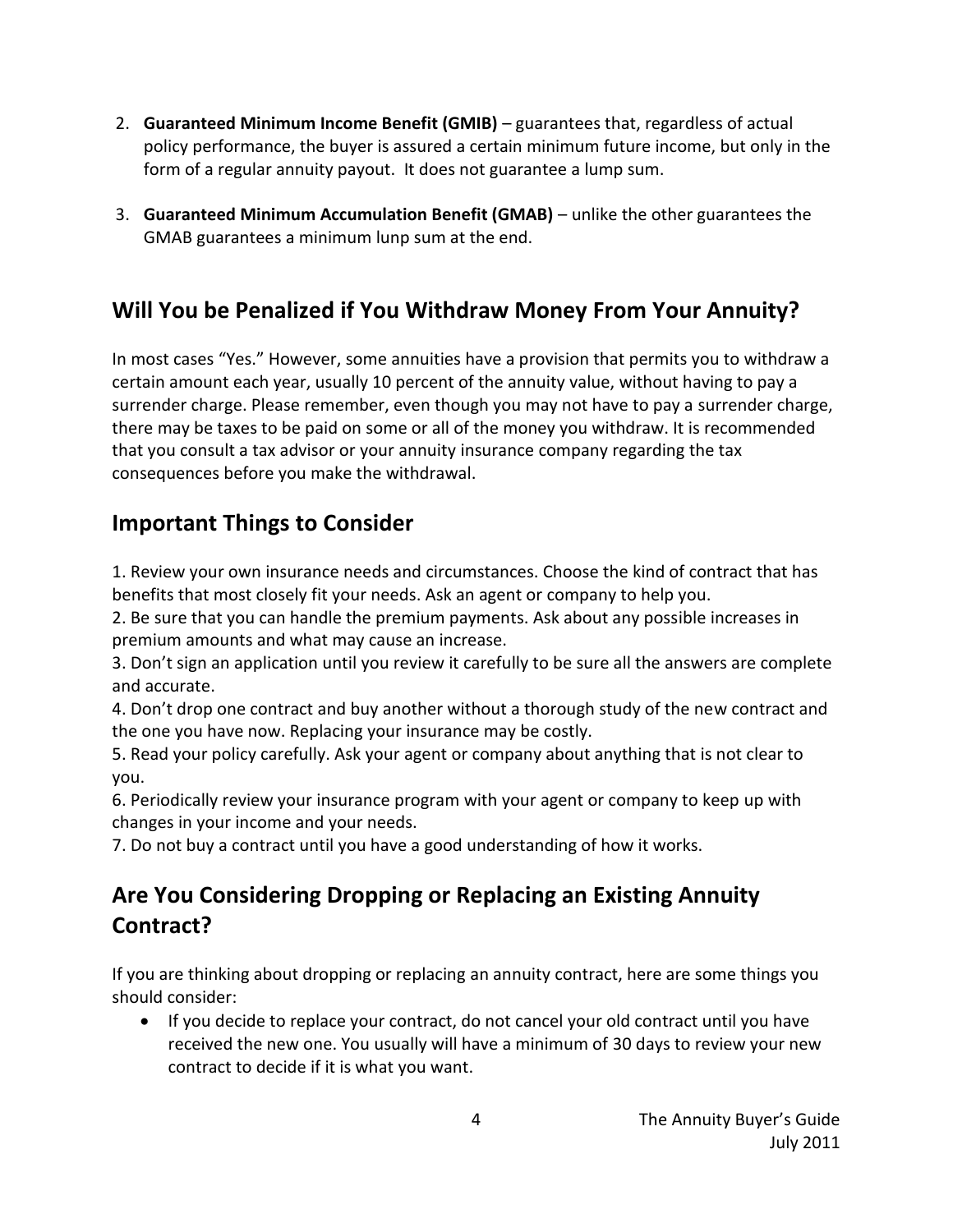- It may be costly to replace a contract. There may be substantial surrender charges that you will incur. Remember that if you have held your existing contract long enough and no longer have to pay surrender charges, purchasing a new contract may start a new period of surrender charges.
- Consider consulting a tax advisor to see if dropping your contract could affect your income taxes.
- You may have valuable rights and benefits in your existing contract that are not in the new contract.
- If the annuity contract you have now no longer meets your needs, you may not have to replace it. You might be able to adjust your existing contract or purchase an additional contract to get the coverage or benefits you now need.
- In all cases, if you are thinking of buying a new contract to replace your existing one, check with the agent or company that issued your existing contract. Before replacing, ask your agent or company for an updated illustration (in-force illustration). Check to see how the contract has performed and what you should expect in the future based on the guarantees.

# **How Can You Find Missing Contracts?**

If the deceased's estate went through probate, there is a chance that the contract might have been listed as an asset.

Begin by contacting insurance companies. Try to narrow your search as much as possible. For example, start with those companies most prominent where the deceased lived or worked. Contact the benefits coordinator at the deceased's place of employment. Remember, unless you are the beneficiary, the company is not required to offer any information. Try to provide as much information as possible, including the deceased's name and any aliases, Social Security number, date of birth, etc.

Ask the estate's executor to request copies of all bank statements and other records. If a check has been written or an automatic payment has been made to an insurance company, this might provide a lead.

Contact the deceased's insurance agent for homeowners, renters, or auto insurance. Although he may not have sold your friend or relative an annuity contract, many agents keep records of their client's insurance purchases.

# **Final Points to Consider**

Remember to read your annuity contract carefully when you receive it. Ask your agent or insurance company to explain anything you don't understand. If you have a specific complaint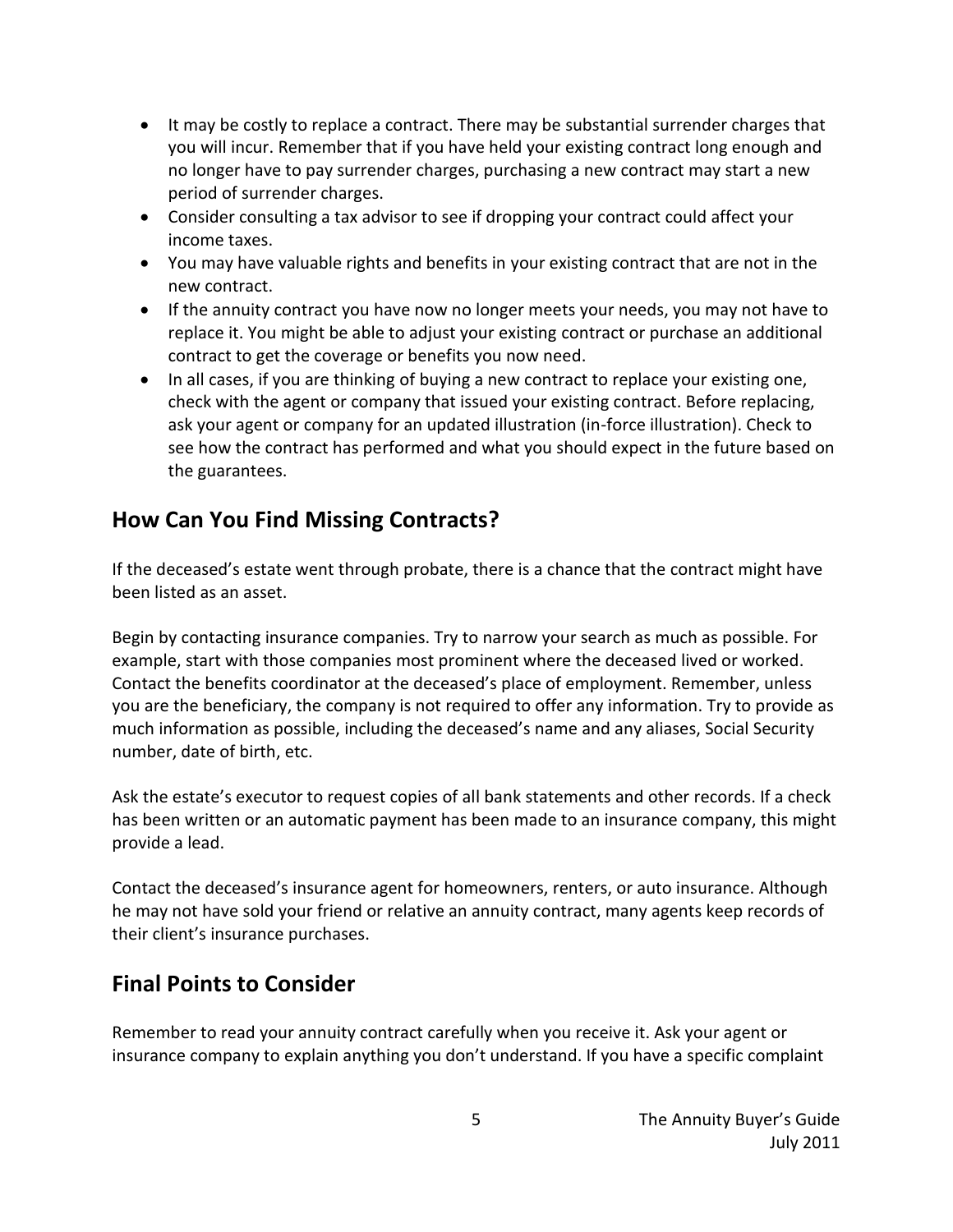or can't get the answers you need from the agent or company, contact your state insurance department.

#### **Insurer Rating Organizations**

Other sources of information related to the financial strengths of companies are insurance rating organizations. Some of these are A.M. Best, Fitch Ratings, Moody's Investors Service, Standard and Poor's, and Weiss Ratings Inc. You can use these sources to help you research and determine which companies you would like to contact about your insurance needs. The Kentucky Department of Insurance can provide you with ratings from A.M. Best or you can contact the companies directly to get information about their ratings.

A.M. Best Standard and Poor's Standard and Poor's Telephone: 908-439-2200 Telephone: 212-438-2000

Fitch Ratings **Mation** Controller Matings LLC www.fitchratings.com www.weissratings.com

Moody's Investors Service www.moodys.com Telephone: 212-553-0377

www.ambest.com www.standardandpoors.com

Telephone: 800-893-4824 Telephone: 877-934-7778

# **Other Important Terms**

**Amendment, Endorsement or Rider** – forms that are used to effect contract changes requested by an owner to an individual annuity contract.

**Annuitize** - This is a term used when the owner elects to convert the lump sum of the accumulated value of the annuity contract to begin receiving a series of payments.

**Assignment** – transfer of rights under an annuity contract to another person or business in exchange for partial or total ownership rights to the contract.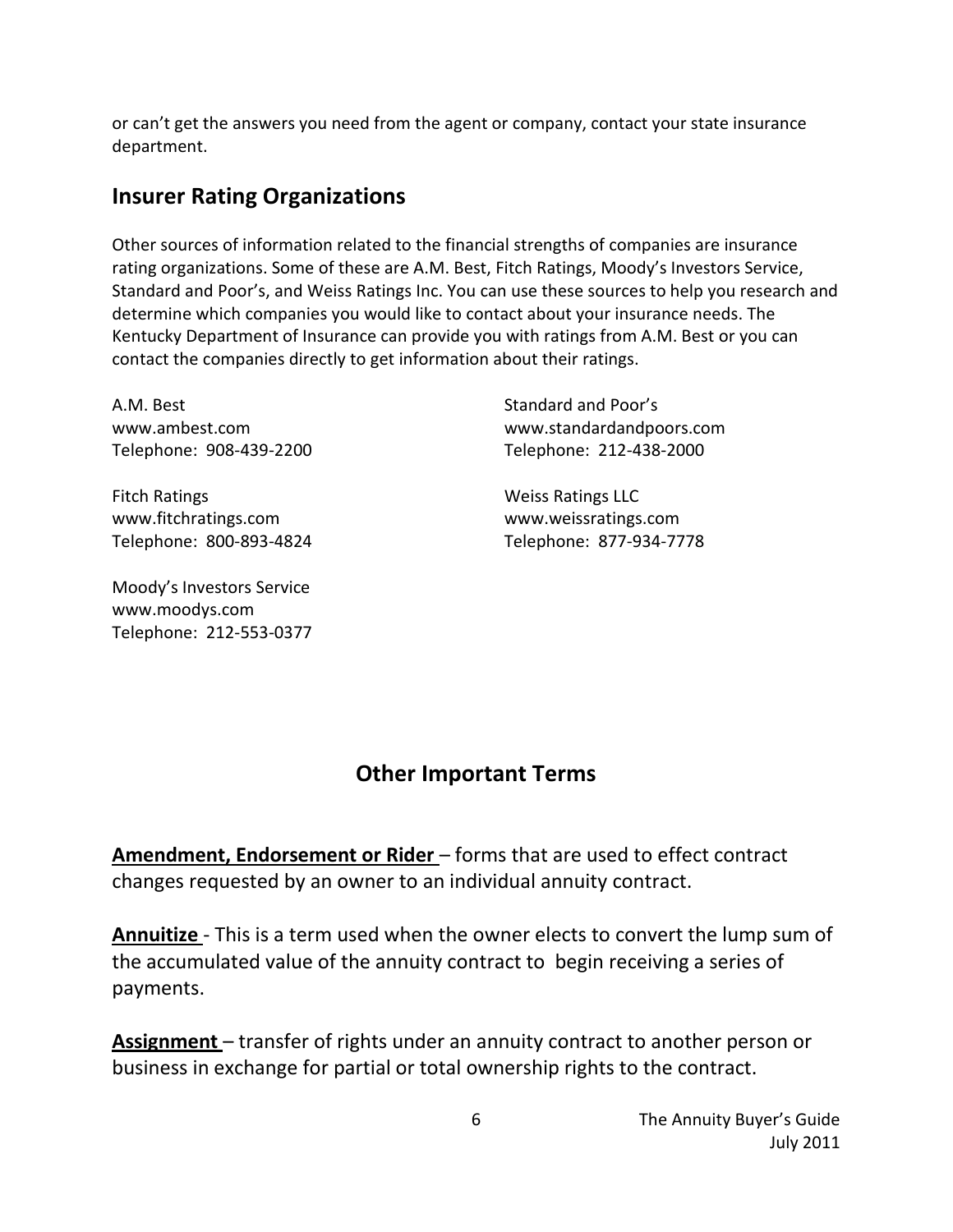**Guaranteed Living Benefits** - a contract provision or added to a contract by rider. These different guarantees provide a downside guarantee to an annuity contract. They are tools to aid in the management of risk by transferring risk from the owner to the insurer. There are different types of guarantees, as follows:

- **1. Guaranteed Minimum Withdrawal Benefit (GMWB)** the benefit guarantees the return of at least the owner's investment, or that investment plus an interest component (the benefit base) through periodic partial withdrawals of a certain percent or less of the benefit base, even if the annuity cash value falls to zero. There is usually no waiting period.
- **2. Guaranteed Minimum Income Benefit (GMIB)** the benefit guarantees that, regardless of actual contract performance, the owner is assured a certain minimum future income, but only in the form of a regular annuity payout. It does not guarantee a lump sum.
- **3. Guaranteed Minimum Accumulation Benefit (GMAB)** unlike the other guarantees the GMAB guarantees a minimum lump sum at the end.

**Long-Term Care Riders** - a provision which may or may not require an extra premium that allows for the reduction of the annuity value based upon long term care expenses without applying surrender charges. A benefit above the value of the annuity also may be purchased for an additional cost.

**Market Value Adjustment** – increase or decrease in the surrender charge of the annuity contract depending on the current financial markets. The cash value is adjusted upward if the policy interest rate is greater than the current interest rate on new money and thus, if interest rates decline after the date the annuity contract is purchased, the surrender charge decreases. However, if the cash value is adjusted downward if the policy interest rate is less than the current interest rate on new money and thus, if interest rates rise after the purchase date of the annuity contract, the surrender charge increases.

**Tax-Free Exchange (1035 Exchange)** – under Section 1035 of the Internal Revenue Code stipulations that the exchange of one life insurance policy for another life insurance policy generally will not result in a recognized gain for the purposes of federal income tax purposes to the policy owner. The insured must be the same on both policies. Life policies can be exchanged for life policies, life policies can be exchanged for annuities and annuities can be exchanged for annuities. Annuities